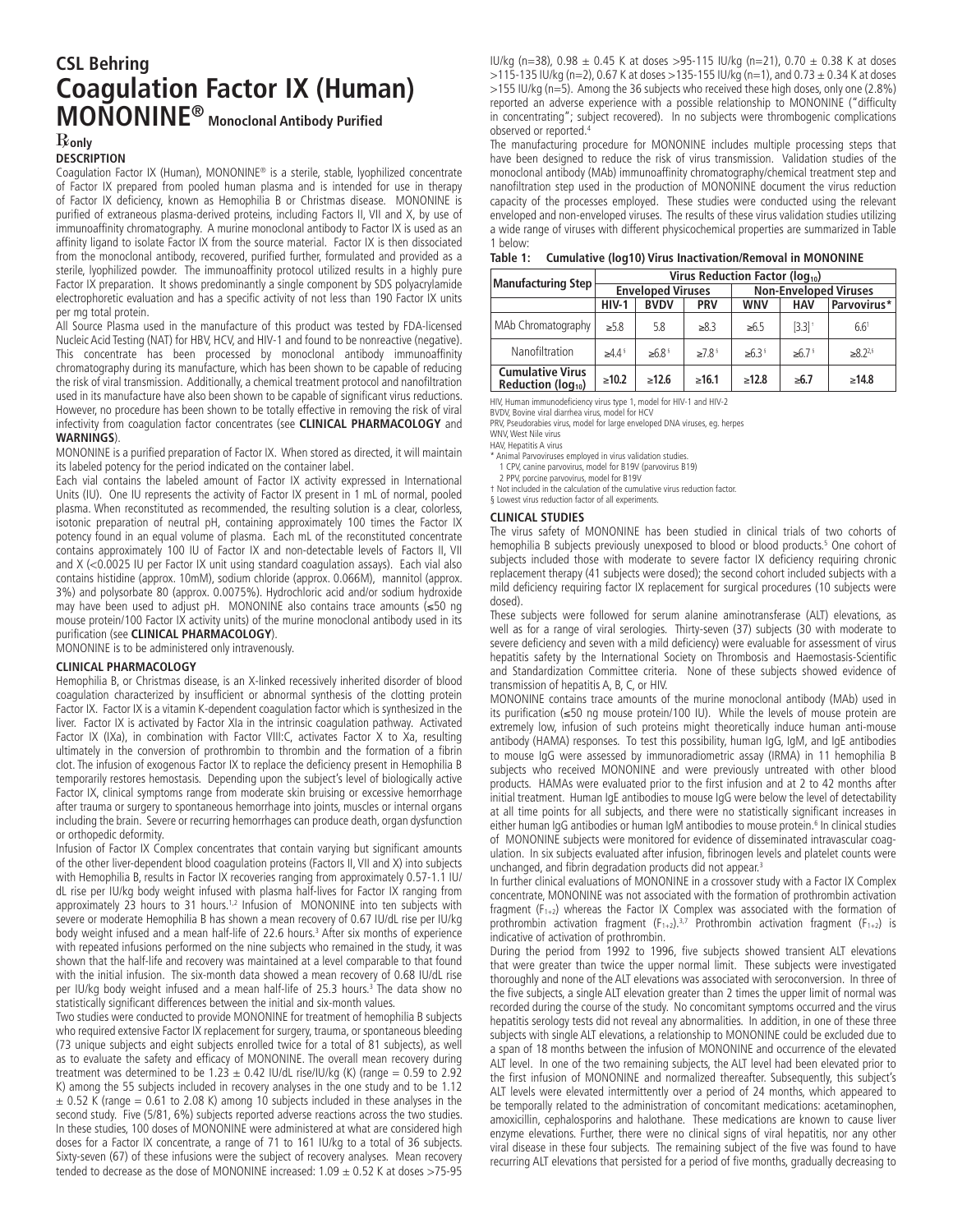normal levels. Approximately three days after his first MONONINE infusion this subject received hepatitis B immune globulin and his first injection of hepatitis B vaccine. At that time, the subject's ALT level was slightly above the upper limit of normal (55 IU/L, upper limit of normal: 35). Five days later, the subject experienced flu-like symptoms, nausea and vomiting, which were treated with ampicillin and promethazine. The ALT value recorded eight days thereafter (approximately 13 days after the MONONINE infusion) was found to be clearly elevated at 629 IU/L. ALT levels subsequently decreased again and were in the range of 160 to 220 IU/L for the next four to five months, with mildly elevated aspartate aminotransferase and creatinine phosphokinase values. Serology for hepatitis A, B, and C remained negative (except for the expected positive serology of anti-HBs due to the vaccination against hepatitis B). As a result, there was no serological evidence of hepatitis A, B, or C. This subject's idiosyncratic spikes in aminotransferase values and gastrointestinal symptoms were not considered to be of viral origin. However, a causal relationship between prior administration of MONONINE and these aminotransferase elevations and mild symptoms could not be ruled out.

### **INDICATIONS AND USAGE**

MONONINE is indicated for the prevention and control of bleeding in Factor IX deficiency, also known as Hemophilia B or Christmas disease.

### **Limitation of Use**

MONONINE is not indicated in the treatment or prophylaxis of Hemophilia A patients with inhibitors to Factor VIII.

MONONINE contains non-detectable levels of Factors II, VII and X (<0.0025 IU per Factor IX unit using standard coagulation assays) and is, therefore, not indicated for replacement therapy of these clotting factors. MONONINE is also not indicated in the treatment or reversal of coumarin-induced anticoagulation or in a hemorrhagic state caused by hepatitis-induced lack of production of liver dependent coagulation factors.

### **CONTRAINDICATIONS**

Known hypersensitivity to mouse protein is a contraindication to MONONINE.

### **WARNINGS**

### **Transmissible Infectious Agents**

MONONINE is made from human plasma. Products made from human plasma may contain infectious agents, such as viruses, that can cause disease. Because MONONINE is made from human blood, it may carry a risk of transmitting infectious agents, e.g., viruses, the variant Creutzfeldt-Jakob disease (vCJD) agent and, theoretically, the Creutzfeldt-Jakob disease (CJD) agent. The risk that such products will transmit an infectious agent has been reduced by screening plasma donors for prior exposure to certain viruses, by testing for the presence of certain current viral infections and by inactivating and/or removing certain viruses during manufacture (see **DESCRIPTION** section for virus reduction measures). The manufacturing procedure for MONONINE includes processing steps designed to reduce further the risk of virus transmission. Stringent procedures, utilized at plasma collection centers, plasma testing laboratories, and fractionation facilities are designed to reduce the risk of virus transmission. The primary virus reduction step of the MONONINE manufacturing process is the use of a nanofilter designed to separate viruses from Factor IX. In addition, the purification procedure (several chromatography steps) used in the manufacture of MONONINE also provides virus reduction capacity. Despite these measures, such products may still potentially contain human pathogenic agents, including those not yet known or identified. Thus the risk of transmission of infectious agents cannot be totally eliminated. Any infections thought by a physician possibly to have been transmitted by this product should be reported by the physician or other healthcare provider to CSL Behring at 1-866- 915-6958 (in the U.S. and Canada). The physician should discuss the risks and benefits of this product with the patient.

Individuals who receive infusions of blood or plasma products may develop signs and/or symptoms of some viral infections, particularly nonA, nonB hepatitis. (See **Information For Patients**.)

### **Cardiovascular Complications**

Since the use of Factor IX Complex concentrates has historically been associated with the development of thromboembolic complications, the use of Factor IX-containing products may be potentially hazardous in patients with signs of fibrinolysis and in patients with disseminated intravascular coagulation (DIC).

In patients with existing cardiovascular risk factors, substitution therapy with FIX may increase the cardiovascular risk.

### **Hypersensitivity Reactions**

Hypersensitivity and allergic type hypersensitivity reactions, including anaphylaxis, have been reported for all factor IX products. Frequently, these events have occurred in close temporal association with the development of factor IX inhibitors. Patients should be informed of the early symptoms and signs of hypersensitivity reactions, including hives, generalized urticaria, angioedema, chest tightness, dyspnea, wheezing, faintness, hypotension, tachycardia, and anaphylaxis. Patients should be advised to discontinue use of product and contact their physician and/or seek immediate emergency care, depending on the severity of the reaction, if any of these symptoms occur.

### **Neutralizing Antibodies**

Preliminary information suggests a relationship may exist between the presence of major deletion mutations in the factor IX gene and an increased risk of inhibitor formation and of acute hypersensitivity reactions. Patients known to have major deletion mutations of the factor IX gene should be observed closely for signs and symptoms of acute hypersensitivity reactions, particularly during the early phases of initial exposure to product.

#### **Nephrotic Syndrome**

Nephrotic syndrome has been reported following attempted immune tolerance induction

with factor IX products in Hemophilia B patients with factor IX inhibitors and a history of severe allergic reactions to factor IX. The safety and efficacy of using MONONINE in attempted immune tolerance induction has not been established.

# **PRECAUTIONS**

### **Thromboembolism**

Extensive clinical experience suggests that there is a lower risk of thromboembolic complications with the use of MONONINE than with prothrombin complex concentrates. However, as with all products containing Factor IX, consider the risk of thromboembolism when administering MONONINE to patients with liver disease, to patients post-operatively, to neonates, or to patients at risk of thromboembolic phenomena or DIC.8,9 In each of these situations, the potential benefit of treatment with MONONINE should be weighed against the potential risk of these complications.

### **Hypersensitivity**

MONONINE should be administered intravenously at a rate that will permit observation of the patient for any immediate reaction. Rates of infusion of up to 225 IU per minute have been regularly tolerated with no adverse reactions. If any reaction takes place that is thought to be related to the administration of MONONINE, the rate of infusion should be decreased or the infusion stopped, as dictated by the response of the patient. The infusion should be stopped promptly and appropriate countermeasures and supportive therapy should be administered should evidence of an acute hypersensitivity reaction be observed. Patients known to have major deletion mutations of the factor IX gene may be at increased risk for inhibitor formation and acute hypersensitivity reactions. (See **WARNINGS**.)

During the course of treatment, determination of daily Factor IX levels is advised to guide the dose to be administered and the frequency of repeated infusions. Individual patients may vary in their response to MONONINE, achieving different levels of *in vivo* recovery and demonstrating different half-lives.

### **Cardiovascular Disease**

The use of high doses of Factor IX Complex concentrates has been reported to be associated with instances of myocardial infarction, disseminated intravascular coagulation, venous thrombosis and pulmonary embolism. Generally a Factor IX level of 25-50% [IU/ dL] is considered adequate for hemostasis, including major hemorrhages and surgery. Attempting to maintain Factor IX levels of >75-100% [IU/dL] during treatment is not routinely recommended nor required. To achieve Factor IX levels that will remain above 25% [IU/dL] between once a day administrations, each daily dose should attempt to raise the 30-minute postinfusion Factor IX level to 50-60% [IU/dL] (see **DOSAGE AND** 

### **ADMINISTRATION**).

No controlled studies have been available regarding the use of ∈-amino caproic acid or other antifibrinolytic agents following an initial infusion of MONONINE for the prevention or treatment of oral bleeding following trauma or dental procedures such as extractions.

#### **Information For Patients**

Patients should be informed of the early symptoms and signs of hypersensitivity reactions including hives, generalized urticaria, tightness of the chest, dyspnea, wheezing, faintness, hypotension, and anaphylaxis. Patients should be advised to discontinue use of the product and contact their physician and/or seek immediate emergency care, depending on the severity of the reaction, if these symptoms occur.

Some viruses such as hepatitis A are particularly difficult to remove or inactivate at this time. Although the overwhelming number of hepatitis A cases are community acquired, there have been reports of these infections associated with the use of some plasma-derived products. Therefore, physicians should be alert to the potential symptoms of hepatitis A infections and inform patients under their supervision receiving plasma-derived products to report potential symptoms promptly.

Evidence of hepatitis A may include several days to weeks of poor appetite, tiredness, and low-grade fever followed by nausea, vomiting and pain in the belly. Dark urine and a yellowed complexion are also common symptoms. Patients should be encouraged to consult their physicians if such symptoms occur.

#### **Pregnancy**

Animal reproduction studies have not been conducted with MONONINE. It is also not known whether MONONINE can cause fetal harm when administered to a pregnant woman or can affect reproduction capacity. MONONINE should be given to a pregnant woman only if clearly needed.

### **Pediatric Use**

Evaluation of the safety and effectiveness of MONONINE treatment in 51 pediatric patients between the ages of 1 day and 20 years, as a part of virus safety trials and trials for surgery, trauma or spontaneous bleeding, showed that excellent hemostasis was achieved with no thrombotic complications.10 Included in the experience with patients aged birth to 20 years are two long-term virus safety studies demonstrating lack of virus transmission. Dosing in children is based on body weight and is generally based on the same guidelines as for adults (see **DOSAGE AND ADMINISTRATION**).

#### **Geriatric Use**

Clinical studies of MONONINE did not include sufficient numbers of patients aged 65 and over to determine whether they respond differently from younger patients. As for all patients, dosing for geriatric patients should be appropriate to their overall situation.

### **ADVERSE REACTIONS**

### **Clinical Trials**

As with the intravenous administration of other plasma-derived products, the following reactions may be observed following administration: headache, fever, chills, flushing, nausea, vomiting, tingling, lethargy, hives, stinging or burning at the infusion site or manifestations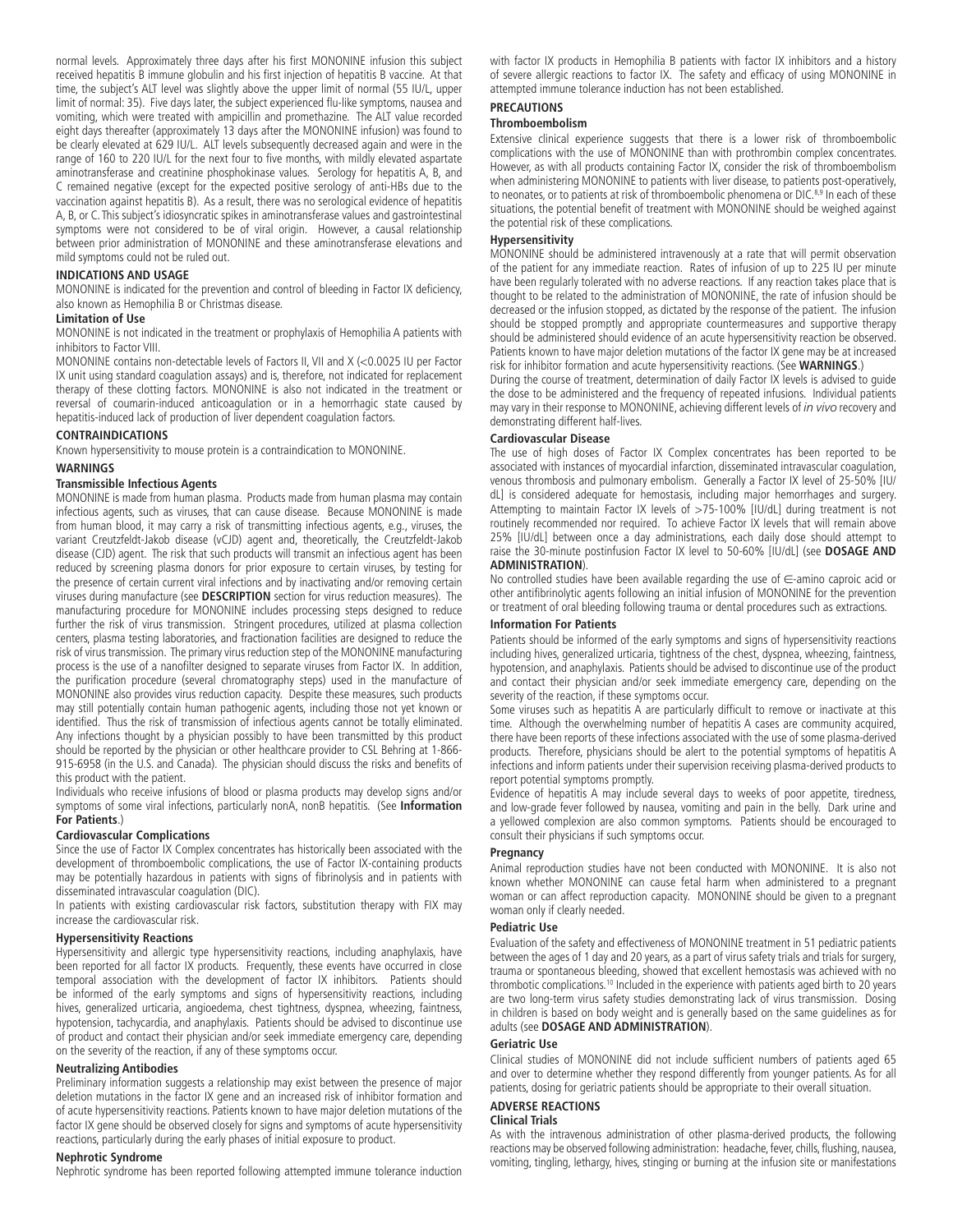of allergic reactions. In a clinical study with MONONINE in previously untreated hemophilia B patients, five patients experienced ALT elevations. Serologic tests for hepatitis A, hepatitis B, hepatitis C, Cytomegalovirus, and Epstein-Barr virus were negative.

### **Postmarketing Experience**

The following adverse reactions have been spontaneously reported during post-marketing use of MONONINE as well as other Factor IX products: anaphylaxis, angioedema, cyanosis, dyspnea, hypotension, thrombosis, inadequate therapeutic response, and inhibitor development.

There have been postmarketing literature reports of nephrotic syndrome in hemophilia patients with a history of hypersensitivity reactions and inhibitor development after FIX product use requiring high dose MONONINE immune tolerance induction (see **WARNINGS**  and **PRECAUTIONS**).

There is a potential risk of thromboembolic episodes following the administration of MONONINE (see **WARNINGS** and **PRECAUTIONS**).

The patient should be monitored closely during the infusion of MONONINE to observe for the development of any reaction. If any reaction takes place that is thought to be related to the administration of MONONINE, the rate of infusion should be decreased or the infusion stopped, as dictated by the response of the patient. Should evidence of an acute hypersensitivity reaction be observed, the infusion should be stopped promptly and appropriate countermeasures and supportive therapy should be administered.

### **DOSAGE AND ADMINISTRATION**

MONONINE is intended for intravenous administration only. It should be reconstituted with the volume of Sterile Water for Injection, USP supplied with the lot, and administered within three hours of reconstitution. Do not refrigerate after reconstitution. After administration, any unused solution and the administration equipment should be discarded.

As a general rule, 1 IU of Factor IX activity per kg can be expected to increase the circulating level of Factor IX by 1% [IU/dL] of normal. The following formula provides a guide to dosage calculations:

| Number of Factor $IX =$                                                                |  | Body Weight x desired Factor IX x 1.0 IU/kg          |  |
|----------------------------------------------------------------------------------------|--|------------------------------------------------------|--|
| IU required (IU)                                                                       |  | $(in kq)$ increase $(%$ or IU/dL normal) [per IU/dL] |  |
| The amount of MONONINE to be infused, as well as the frequency of infusions, will vary |  |                                                      |  |
| with each patient and with the clinical situation. <sup>11,12</sup>                    |  |                                                      |  |

As a general rule, the level of Factor IX required for treatment of different conditions is as follows: Minor Spontaneous

|                                                     | Hemorrhage,<br>Prophylaxis                 | Major Trauma<br>or Surgery                                                    |
|-----------------------------------------------------|--------------------------------------------|-------------------------------------------------------------------------------|
| Desired levels<br>of Factor IX<br>for Hemostasis    | 15-25%<br>for IU/dLI                       | 25-50%<br>for IU/dLl                                                          |
| Initial loading<br>dose to achieve<br>desired level | up to 20-30 IU/kg                          | up to 75 IU/kg                                                                |
| Frequency of<br>dosing                              | once; repeated in<br>24 hours if necessary | every 18-30 hours,<br>depending on $T_{1/2}$<br>and measured Factor IX levels |
| Duration of<br>treatment                            | once; repeated<br>if necessary             | up to ten days, depending<br>upon nature of insult                            |

Recovery of the loading dose varies from patient to patient. Doses administered should be titrated to the patient's response. MONONINE administered in doses of ≥75 IU/kg were well tolerated (see **CLINICAL PHARMACOLOGY**).

In the presence of an inhibitor to Factor IX, higher doses of MONONINE might be necessary to overcome the inhibitor (see **PRECAUTIONS**). No data on the treatment of patients with inhibitors to Factor IX with MONONINE are available.

For information on rate of administration, see **Rate of Administration**, below. **Reconstitution**

Follow the steps provided below for the preparation and reconstitution of MONONINE:

- Check the expiration date on the vial label and carton. Do not use MONONINE after the expiration date.
- Check packaging for damage. Do not use MONONINE if the packaging is damaged or appears to be tampered with.
- Reconstitute MONONINE using aseptic technique to maintain product sterility.

| 1. Ensure that the MONONINE vial and Sterile Water for<br>Injection vial are at room temperature.                                                         |                              |
|-----------------------------------------------------------------------------------------------------------------------------------------------------------|------------------------------|
| 2. Remove the plastic flip-top cap from the Sterile Water for<br>Injection vial.                                                                          |                              |
| 3. Wipe the rubber stopper of the Sterile Water for Injection<br>vial with antiseptic solution and allow it to dry.                                       |                              |
| 4. Open the Mix2Vial <sup>®</sup> filter transfer set by peeling off the lid (Fig. 1). <b>Do not remove</b> the transfer set from the<br>blister package. | æ<br>PRODUCT<br><b>WATER</b> |
|                                                                                                                                                           | Fig.                         |